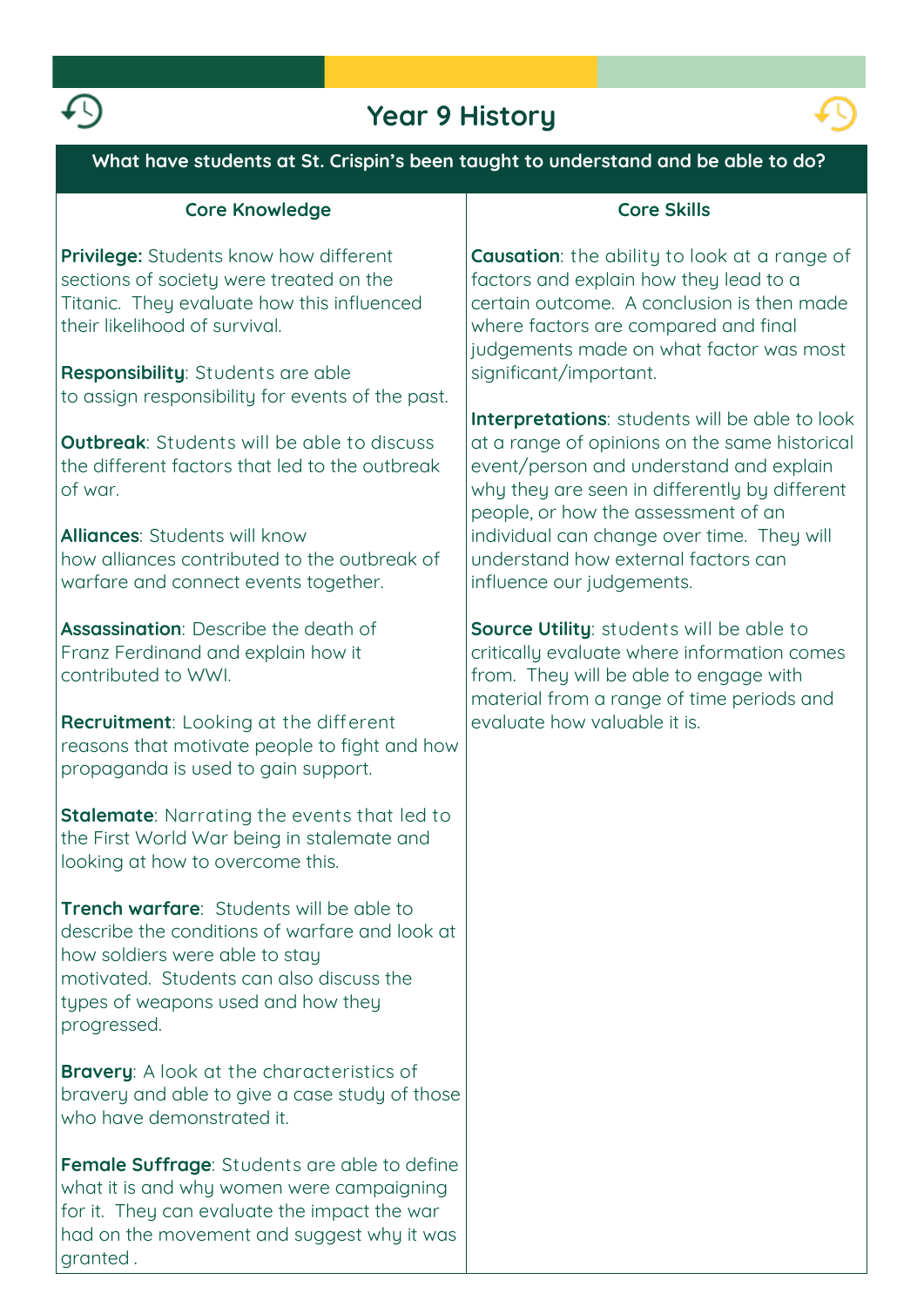

# **Year 9 History continued**



### **What have students at St. Crispin's been taught to understand and be able to do?**

#### **Core Knowledge continued**

**Abdication: Understanding what factors lead to rulers having to forego power.**

**Revolution: Looking at how governments change and why.**

**Appeasement: Ability to evaluate the pros and cons of this policy and how it could contribute to a war. Students can put things into context of the time period rather than using modern standards to make judgments.**

**Dictatorship: Ability to present attributes of a dictatorship and how dictators are able to gain power.**

**Blitzkrieg: Knowing how the German army operated and was able to have vast success in WWII.**

**Evacuation: Knowing the reasons why children and soldiers are evacuated and evaluating pros and cons.**

**Justification: Students look at arrange of events and are able to consider how motive, actions and outcome give us a more rounded judgement.**

**Genocide: Students look carefully at how genocides happen in society, why people take part in them and show sensitivity to the victim of such events.**

### **How has learning been assessed?**

**There are three formal assessments over the year. These assessments will be planned after a programme of study to teach the content. Pupils will then be given preparation lessons and personal study time before being expected to sit the assessments in timed conditions in class.**

- **Why was the Titanic such a disaster? (Causation)**
- **What really happened to the Romanov family? (Source Utility)**
- **Was Dunkirk a victory or a failure? (Interpretations).**

**Students will also complete short subject knowledge tests at the end of each unit.** 

#### **What is coming up in the following year?**

 **Who was most responsible for Titanic being such a disaster? A look at the 'unsinkable' ship which sank on its maiden voyage. Students will investigate original documents and hear testimony from those who survived to find out what happened that fateful night and establish what led to so many people losing their lives.**